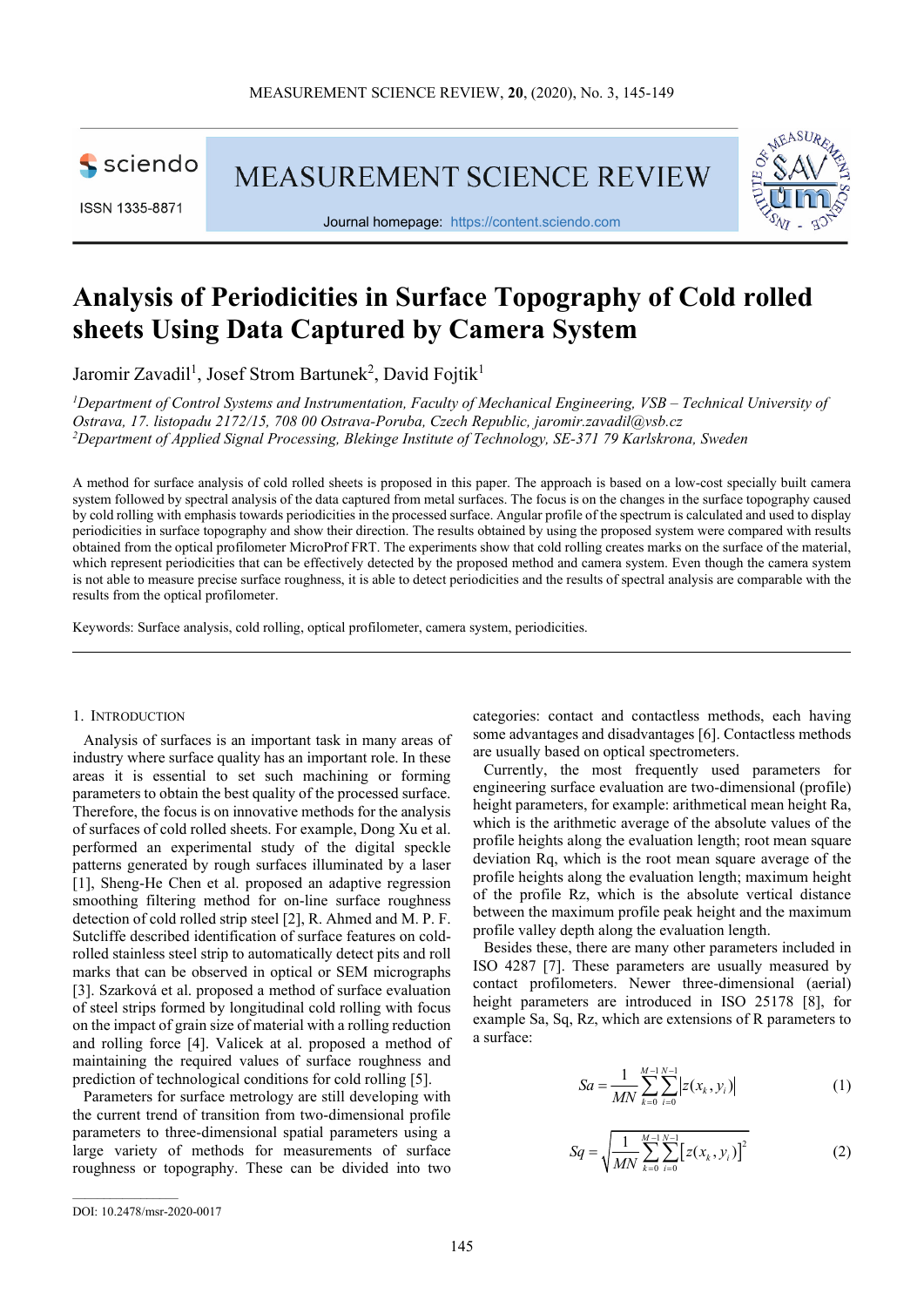$$
Sz = Sp + Sv \tag{3}
$$

where *Sp* is the largest peak height and *Sv* is the largest valley depth value within the evaluation area.

There are also other height parameters. These aerial height parameters allow better representation of the surface topography. New technical specification ISO 25178 introduced also completely new parameters, for example auto-correlation length and texture aspect ratio.

All the above-mentioned parameters require high precision measurement tools which are usually very expensive. In addition, measurement speed of these tools is very slow, which makes them unsuitable for any real time quality inspections. In current praxis, only some samples are selected and taken to the laboratory for analysis which is time consuming. It is, therefore, the main purpose of this paper to propose a contactless measurement method for surface evaluation that is of low cost and fast so it could be used in real time during the machining or forming processes. Results of these measurements could be used for online evaluation of the resulting surface and monitoring of the roller in real operation plant. The cold rolling process gives rise to marks on the surface of the material which are periodically repeated. Thus, the proposed method uses spectral analysis on images captured with a specially built camera system to analyze these periodicities.

#### 2. SUBJECT & METHODS

Deep-drawing steel sheets, type KOHAL 697 from U. S. Steel Kosice, were used for experiments described in this paper. Samples were created by cold rolling of several strips with dimensions  $150 \times 31 \times 2.52$  mm. Each sample was rolled on the rolling stand DUO 210 SVa with  $v_{roll} = 1$  ms<sup>-1</sup>. Ten samples (S1-S10) were created by rolling with different thickness reduction ∆*h* and one unprocessed sample (S0) was kept without rolling as reference. Parameters of these samples can be found in Table 1., where *h*0 is the thickness of the sample before rolling and *h*1 is thickness of the sample after rolling.

Table 1. Reductions ∆*h* for each sample.

| <b>Sample</b>   | h <sub>0</sub> | h1   | $\Lambda h$ |
|-----------------|----------------|------|-------------|
| label           | (mm)           | (mm) | (mm)        |
| S <sub>0</sub>  | 2.50           |      |             |
| S1              | 2.50           | 2.25 | 0.25        |
| S2              | 2.50           | 1.94 | 0.56        |
| S <sub>3</sub>  | 2.49           | 1.74 | 0.75        |
| S4              | 2.49           | 1.54 | 0.95        |
| S5              | 2.51           | 1.31 | 1.20        |
| S6              | 2.46           | 1.11 | 1.35        |
| S7              | 2.48           | 0.91 | 1.57        |
| S8              | 2.48           | 0.83 | 1.65        |
| S9              | 2.47           | 0.75 | 1.72        |
| S <sub>10</sub> | 2.49           | 0.51 | 1.98        |

Example of an image with unprocessed surface before rolling can be seen in Fig.1. and an image of a surface after rolling can be seen in Fig.2.



Fig.1. Image of the surface without rolling. a) - acquired using the camera system described in this paper b) - acquired using the profilometer MicroProf FRT.



Fig.2. Image of the surface after rolling a) - acquired using the camera system described in this paper b) - acquired using the profilometer MicroProf FRT.



Fig.3. Proposed camera system setup.

Special camera system has been built for capturing the surface topography. This system is composed of the area scan digital camera Basler Ace acA1600-20gm and bilateral telecentric lens Opto Engineering TC 23 16 mounted on a metal frame along with a controllable coaxial LED illuminator, see Fig.3. Stepper motors Leadshine Technology 42HS03 are used for precise positioning of the camera. Maximum frame rate of the camera is 20fps.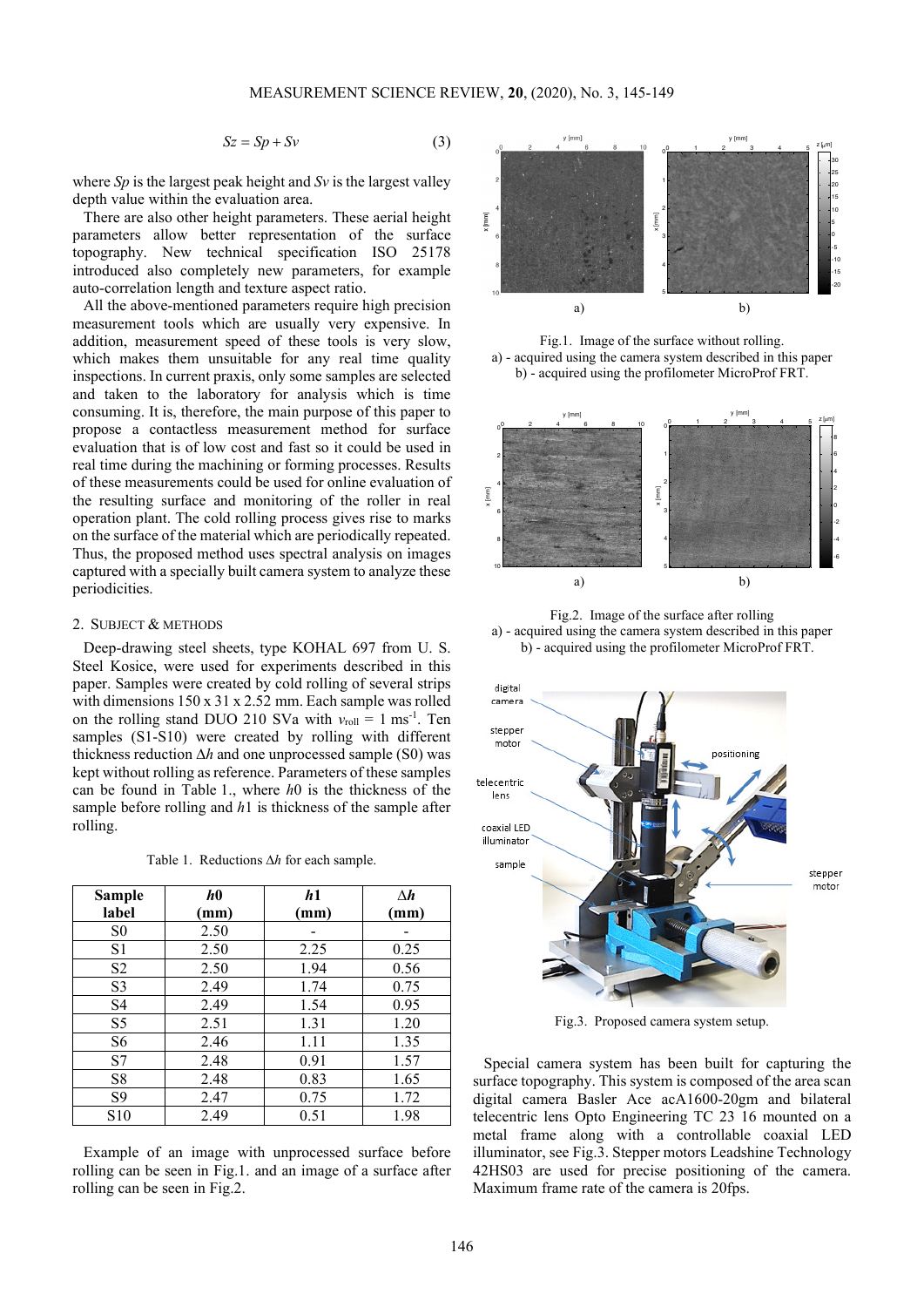The camera system is controlled through M415B drivers and Arduino Due via user interface created in C#. Created software application is used also for image acquisition. The flowchart of the controlling system is shown in Fig.4.



Fig.4. Flowchart of the controlling of the camera system.

Field of view with used lenses was 13.5 x 10.2 mm (1628 x 1236 points were measured). Area of size 1236 x 1236 points (10.2 x 10.2 mm) has been selected and consequently processed using MATLAB. Application created in MATLAB transforms the acquired data into frequency domain and calculates the angular spectrum as described below. For comparison, the surface topography of the samples has been also measured using the optical profilometer MicroProf FRT. The area measured by the profilometer was 5 x 5 mm (1024 x 1024 points).

For aerial measurements (three-dimensional), each sample of data measured is represented as a matrix of dimension *M* x *N* and is expressed as

$$
f(x,y) = \begin{bmatrix} f(0,0) & f(0,1) & \cdots & f(0,N-1) \\ f(1,0) & f(1,1) & \cdots & f(1,N-1) \\ \vdots & \vdots & \cdots & \vdots \\ f(M-1,0) & f(M-1,1) & \cdots & f(M-1,N-1) \end{bmatrix}
$$
 (4)

where  $x = 0, 1, 2,...,M-1$  and  $y = 0, 1, 2,..., N-1$  are the coordinates and  $f(x,y)$  consists of the topographic value of the captured surface in grey scale.

Analysis of the captured surface is performed using 2D DFT as follows

$$
F(u, v) = \frac{1}{MN} \sum_{x=0}^{M-1} \sum_{y=0}^{N-1} f(x, y) e^{-j2\pi (ux/M + vy/N)}
$$
(5)

where  $u = 0, 1, 2, ..., M-1$  and  $v = 0, 1, 2, ..., N-1$  are the coordinates in the spectrum. The resulting *M* x *N* matrix contains the 2D frequency spectrum of the surface. Analysis of the result of the transform is based on computing the spectrum (magnitude of  $F(u,v)$ ).

$$
|F(u, v)| = \sqrt{R^2(u, v) + I^2(u, v)}
$$
 (6)

In Fig.5. the spectrum of the unprocessed surface shown in Fig.1. is observed. In Fig.6. the spectrum of the processed surface shown in Fig.2. is observed. Rolling process introduces noticeable marks on the surface. These marks have specific direction which can be clearly observed in its spectrum. It should be noted that despite the higher resolution of the camera system, there are less points per 1 mm taken comparing to data from the optical profilometer due to a larger field of view of the camera system.



Fig.5. Magnitude spectrum of unprocessed surface a) - data obtained from the proposed camera system b) - data obtained from the profilometer MicroProf FRT.



Fig.6. Magnitude spectrum of surface after rolling a) - data obtained from the proposed camera system b) - data obtained from the profilometer MicroProf FRT.



Fig.7. Conversion of magnitude spectrum to polar coordinates.

The two-dimensional magnitude spectrum is converted from Cartesian to polar coordinates to analyze surface anisotropy and texture direction. The conversion process is illustrated in Fig.7. For each point in the spectral map  $|F(u,v)|$ the angle  $(a)$  is calculated along with distance  $(r)$  of this point from the center of the frequency rectangle. Then the amplitudes for all points with the same angle are added to create an angular profile of the magnitude spectrum. The distance (*r*) is used to select a range of wavelength for amplitude adding  $(r_{\min}$  and  $r_{\max})$ .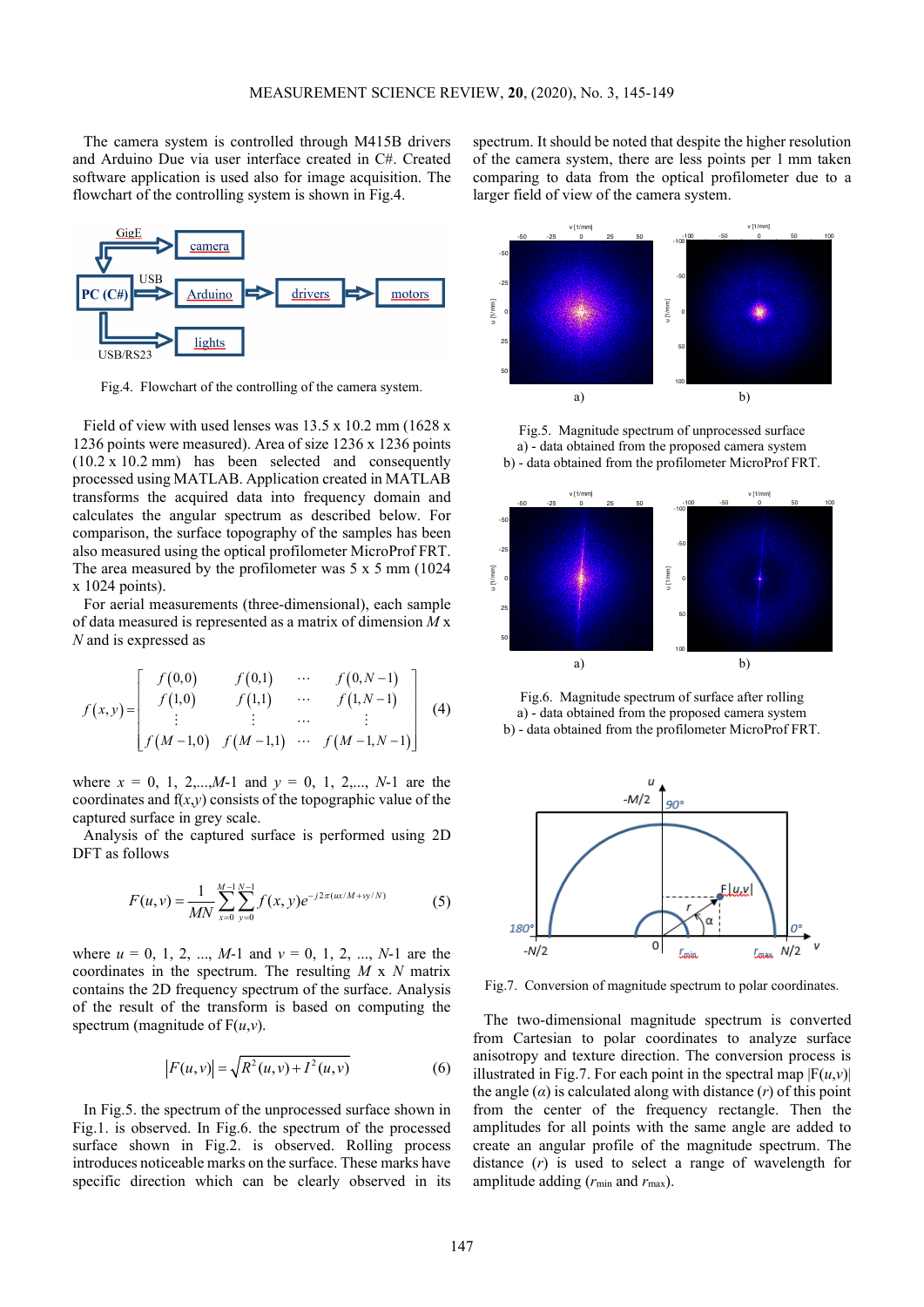The calculation of angle  $(\alpha)$  and distance from center  $(r)$  is done based on the following formulas:

$$
\alpha = \begin{cases}\n\text{atan} \frac{u}{v} & \text{for } v > 0, u > 0 \\
90^{\circ} & \text{for } v = 0, u > 0 \\
\text{atan} \frac{u}{v} + 180^{\circ} & \text{for } v < 0, u > 0 \\
180^{\circ} & \text{for } v < 0, u = 0\n\end{cases}
$$
\n(7)

### 3. RESULTS

As mentioned at the beginning of this paper, unlike the traditional measurements of the surface roughness, the focus of this approach is on the changes in periodicities in the surface topography caused by cold rolling.

To obtain the same frequency range for both measurements using the proposed camera system and the optical profilometer, the parameters  $r_{\text{min}}$  and  $r_{\text{max}}$  were set to  $r_{\text{min}} = 4$ and  $r_{\text{max}} = 204$  for images acquired by the proposed camera system, and  $r_{min} = 1$  and  $r_{max} = 100$  for images acquired by the optical profilometer. This is due to the different image resolution of the data captured by each device. Selected values of  $r_{\text{min}}$  and  $r_{\text{max}}$  parameters correspond to frequency range  $f_{\text{min}} = 0.2 \text{ mm}^{-1}$  and  $f_{\text{max}} = 10 \text{ mm}^{-1}$  for both measurements.

Fig.8. and Fig.9. show angular profile of the spectrum calculated for all measurements. It can be observed that despite the different capturing devices used for each measurement, both types of data show the periodicities created on the surface during the rolling process. The angular spectrum of the unprocessed surface without rolling is homogeneous in all directions while the angular spectra of the rolled samples revealed periodicities created during the rolling process.



Fig.8. Angular spectrum from images obtained from the profilometer MicroProf FRT.

It should be noted that the topography of the roller is transferred to the rolled sheet, once the reduction rate is over

10 %. That is why there are little differences between samples S2-S10. Future extension to these experiments will be rolling of the samples by the rollers with different surface texture characteristic.



Fig.9. Angular spectrum from images obtained from the proposed camera system.

One of the biggest advantages of the proposed camera system is the speed of measurement. This camera system is able to capture the whole field of view at once where the array of 10.2 x 10.2 mm was captured in about 1 second, while the same measurement using the optical profilometer took about 30 minutes.

#### 4. CONCLUSIONS

This paper presented a novel approach to the surface analysis of cold rolled sheets using a camera system and spectral analysis of data. Unlike traditional approaches, this approach is based on the processing of image obtained from an ordinary camera. Angular profile of the spectrum is calculated and used to display periodicities in surface topography and show their direction. Ten samples of cold rolled sheets with different reductions were used for the analysis and their surface was measured using a camera system assembled for the purpose of this experiment. Results obtained by this measurement were then compared with measurements using the optical profilometer MicroProf FRT.

Experiments proved that the new camera system can be efficiently used for the analysis of periodicities in a surface topography of cold rolled sheets. Cold rolling creates marks on the surface of the material, which represent periodicities that can be effectively detected by this camera system. Even though the camera system is not able to measure precise surface roughness, it is able to detect periodicities in a much faster manner than the optical profilometer and could be therefore used during surface rolling. Results of these measurements could be used for online evaluation of the resulting surface and monitoring of the roller in real operation plant.